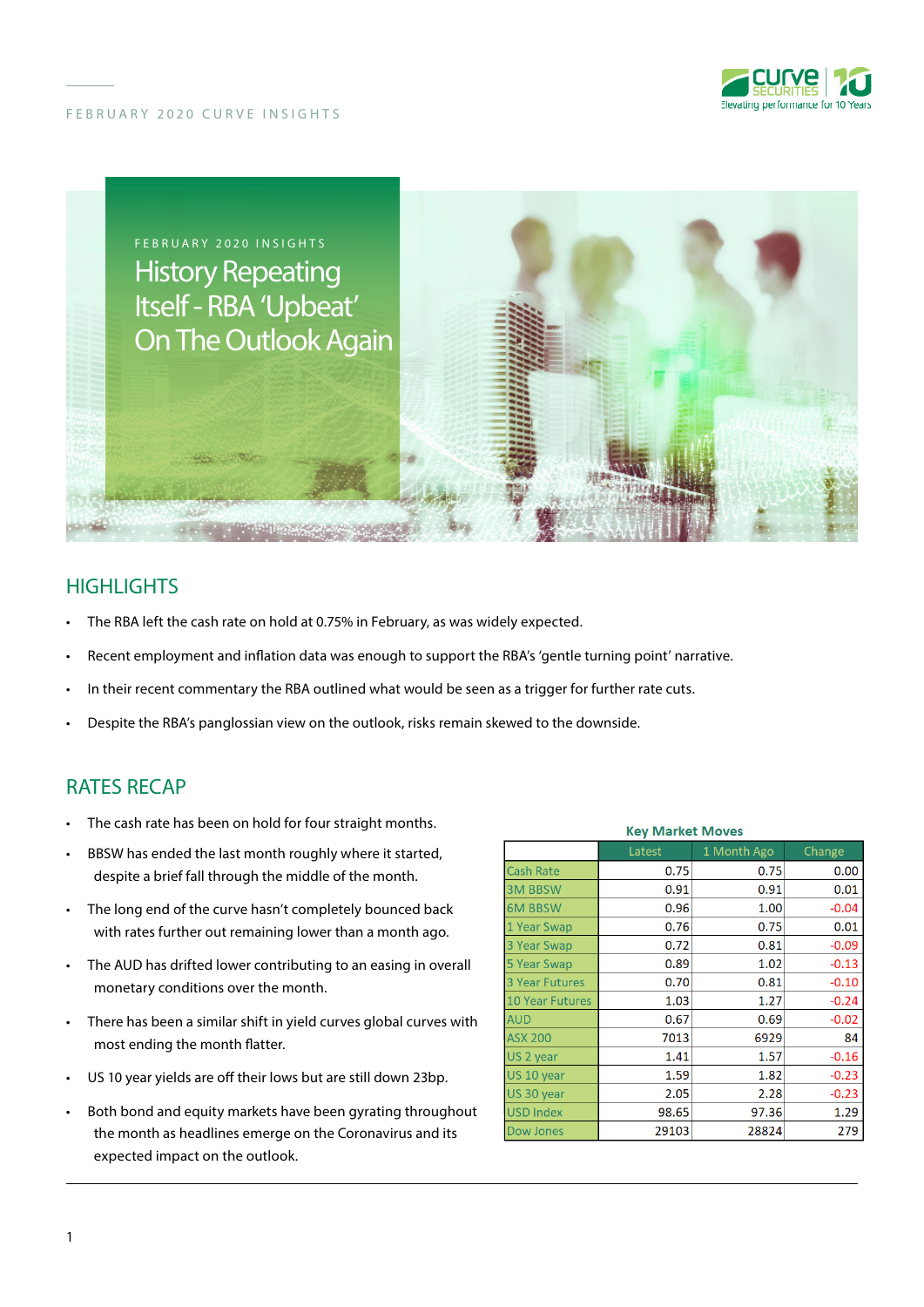## History Repeating Itself - RBA 'Upbeat' On The Outlook Again

It is hard not to get a sense of déjà vu when it comes to the RBA's current outlook for monetary policy.

When we last received a series of rate cuts in 2016, the RBA repeatedly trotted out a panglossian outlook for the domestic economy. Growth was expected to pick up, taking inflation with it. The RBA even went as far as saying the balance of risks saw a greater probability that the next move in the cash rate would be up, not down on numerous occasions.



On they went, forecasting inflation hitting the target band over the medium term and unemployment heading towards a level considered to be full employment. This optimism continued through 2017 and 2018 before it suddenly shifted in early 2019.

It abruptly became apparent that there was more slack in the labour force than was previously thought. The assumption that full employment would be reached when unemployment hit 5% suddenly shifted. Now it is expected that full employment is somewhere around 4.5% or a little lower.

After cutting the cash rate three times in 2019, the market had been expecting to see further easings, at least one,



maybe two, this year. That would have taken the cash rate down to the lower bound of 0.25%. The level which the RBA has indicated would be its low point. A point at which other monetary policy tools would be called upon.

Instead, the RBA this week through multiple statements and appearances has made it clear that the extend and pretend narrative is back in place for the foreseeable future. Until of course it isn't.

We heard from the RBA four times last week. We had the post meeting statement and quarterly Statement on Monetary Policy released, while Lowe spoke at the National Press Club luncheon and made his Semi Annual testimony to parliament.

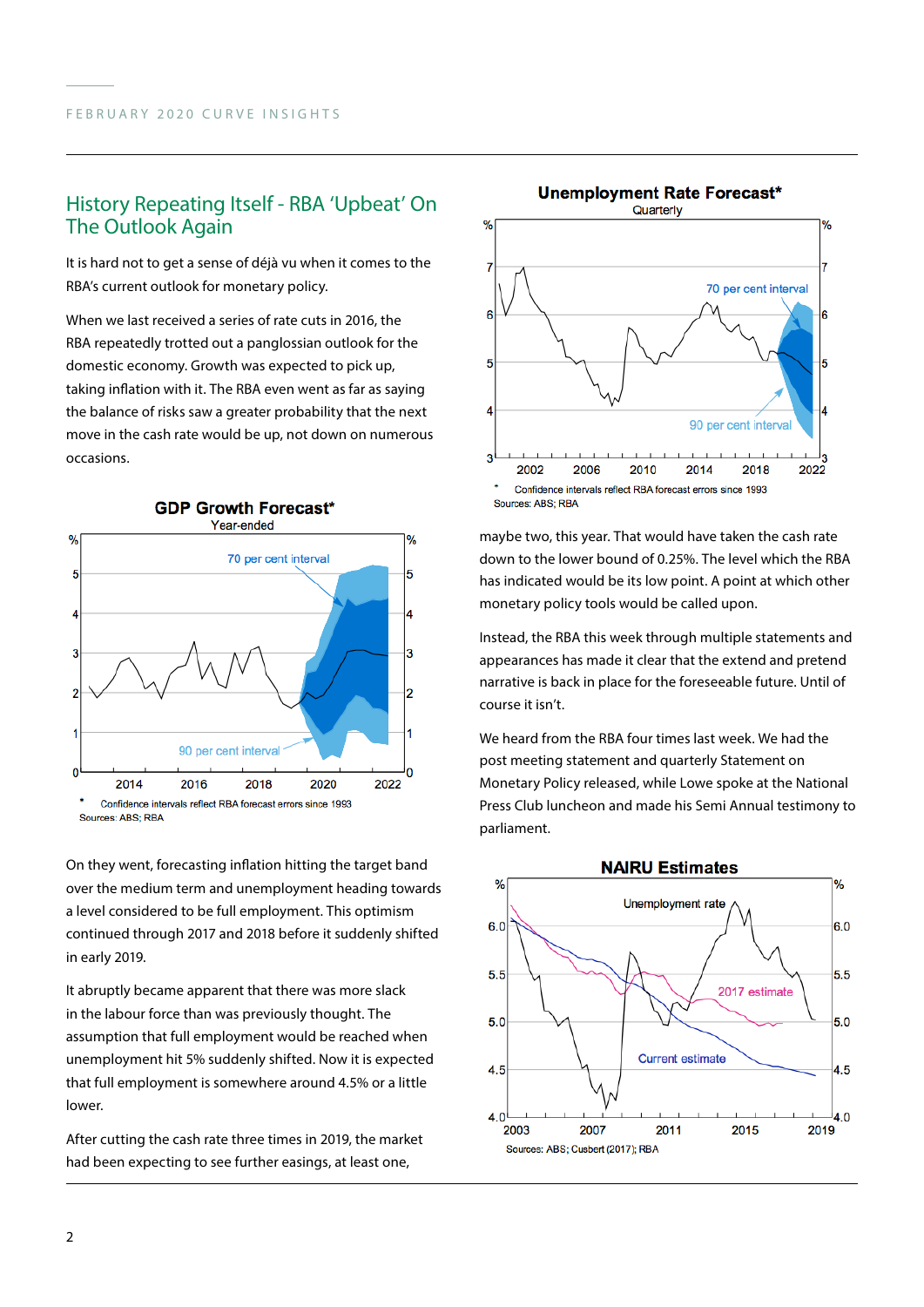The message was pretty clear. In his opening statement to the House of Representatives Standing Committee on Economics, Governor Lowe said that:

"If the unemployment rate were to be moving materially in the wrong direction and there was no further progress being made towards the inflation target, the balance of arguments would tilt towards a further easing of monetary policy."

Unless either of those developments become an issue, the RBA is clearly in no rush to ease monetary policy any further. So we find ourselves back in a similar position to where we were during the late 2016 to early 2019 period. The RBA could be expected to be on hold until or unless the data deteriorates.

That doesn't exactly reconcile with their forecasts. According to their forecasts, growth is expected to pick up to 3% over the forecast period. Unemployment is expected to drift below 5% and inflation is expected to creep up and nudge the bottom of the target band at 2%.

The problem with the RBA's narrative are the assumptions which their forecasts are based on. According to the latest quarterly Statement on Monetary Policy:

"The domestic forecasts are conditioned on the technical assumption that the cash rate moves in line with market pricing, which implies one 25 basis point cut in the cash rate around the middle of 2020."



#### **Trimmed Mean Inflation Forecast\***

So we have the RBA saying that they will only look to ease policy further if the data deteriorates but has a rate cut assumed in their forecasts. Does that mean that without the rate cut, inflation will fall short of the target band, growth be weaker than forecasts and unemployment not fall as far as expected? Does that then lead to them cutting anyway?

Time will tell, but despite the RBA's panglossian view on the outlook, the risk that we see further rate cuts remains.



Sources: ASX; Bloomberg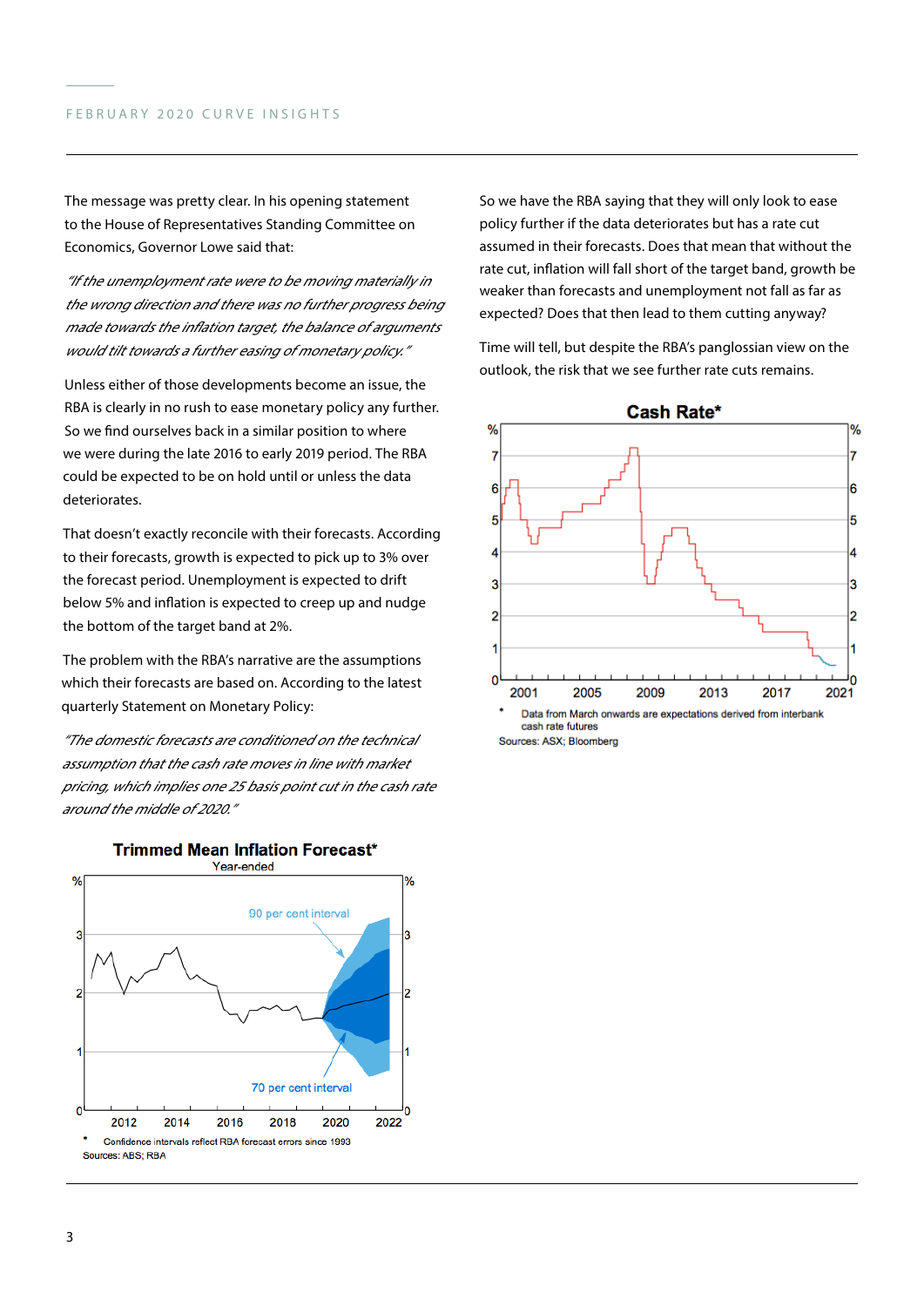### Outlook for interest rates

With the RBA signalling that they are done cutting rates for now, the market's expectations for imminent rate cuts has adjusted accordingly. Up until we got the slightly stronger than expected employment data in January, the market was still leaning towards a February rate cut.

While the RBA has retained panglossian view on the outlook, markets are still expecting that the cash rate will be cut at least one more time this year. This is despite the RBA has telling us it will need to see a material deterioration in the employment data or lack of progress on the inflation target to trigger another rate cut.

A rate cut is now expected at the August Board meeting based on current market pricing. Most economist and market commentators also don't think that the easing cycle is done just yet.

It is hard to argue that the easing cycle is over given the RBA's own forecasts, which only just see inflation getting back to the target band and employment remaining above the new expected NAIRU level, are based on the assumption of a rate cut.

The big question for the outlook is how the RBA views the incoming data. They have already acknowledged that there will be temporary impacts from natural disasters in Australia and the Coronavirus. These events will impact growth figures and could also have an impact on the employment data.

That means we might need to see a more sustained impact on the data than would usually be the case to see the RBA act. Exactly where their trigger point is also remains unclear. How far does the unemployment rate need to rise to be considered material? How much longer does inflation need to stay below the band, give it has been below for four years already, to be considered making little progress?

Aside from Governor Lowe appearing on a panel at the Australia-Canada Economic Leadership Forum later this week, we will hear very little from the RBA between now and next month's board meeting.

Between now and they we will get a full refresh of monthly data which will be unlikely to be enough to materially shift the outlook. The one risk to keep an eye on is the Coronavirus.

Australia is heavily reliant on China and not only for resource export. While a dip in demand could hit resource exports, it is other areas which could suffer much worse.

Our tourism and tertiary education sectors are heavily reliant on China. The worse the spread of the virus becomes, the greater the impact of the containment measures will become. How the situation evolves will have a significant impact on the outlook for monetary policy.

For now we wait and watch the updates from the authorities. It is likely the RBA is out of play for now but I expect we haven't seen the last of rate cuts in this cycle.